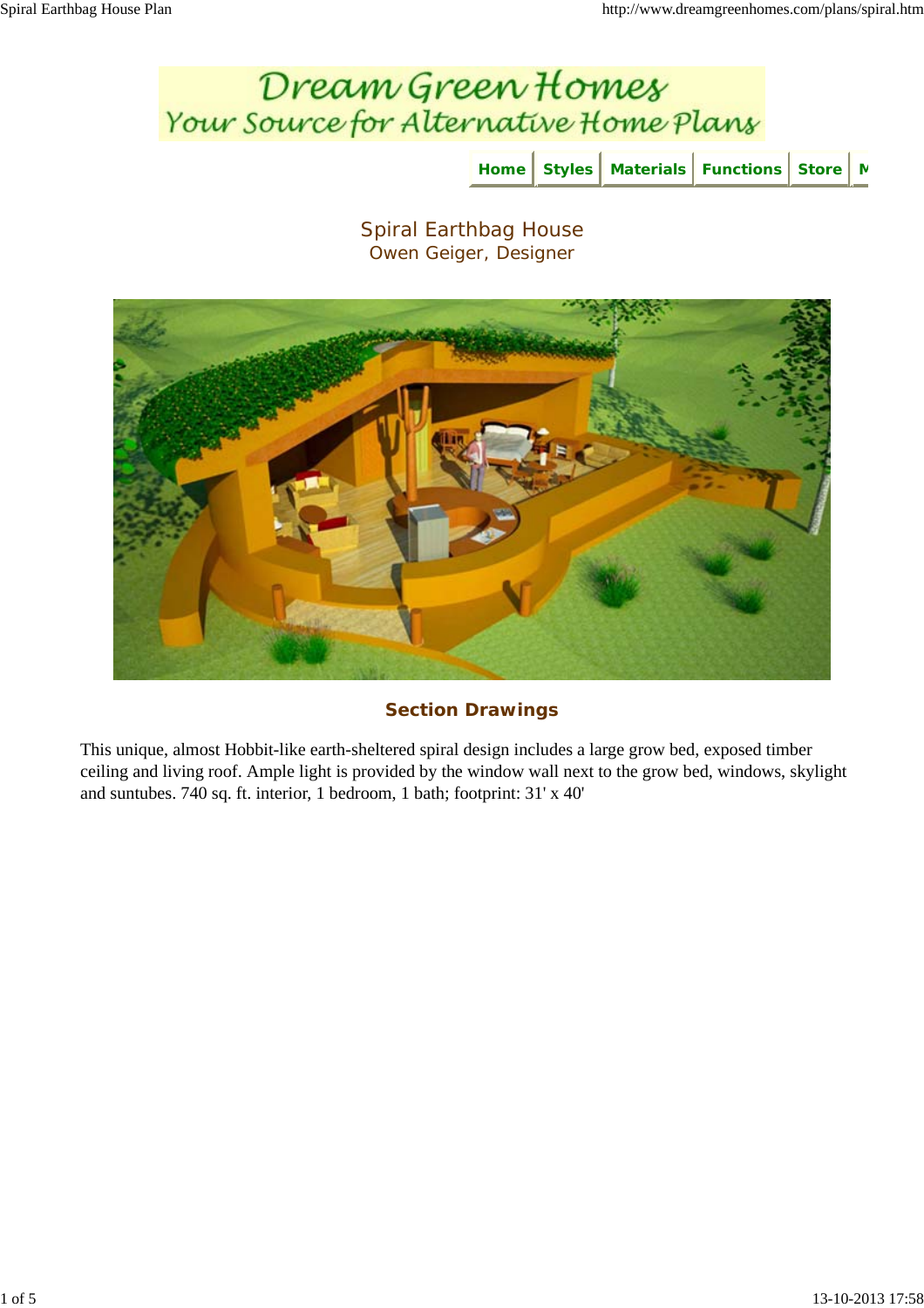

**Owen's Philosophy**

My main goal has been to reduce the cost of housing, while also making the designs sustainable, easy to build and livable. The easiest way to cut costs is to build small, so almost every plan I design is less than 1,000 interior square feet. I've tried to return to the sizes prevalent 50-100 years ago, when an 800 sq. ft. bungalow was perfectly satisfactory. People didn't feel deprived or poor in these houses. In fact, 800 sq. ft. is spacious in comparison to many houses around the world. Our current attitude of larger is better needs to change to meet the reality of dwindling resources, lack of affordable housing and global climate change. Not only are small houses less expensive to build, they're also easier to clean, and have lower utility and maintenance costs.

**Cost:** How much do earthbag houses cost? Well, it depends on the size, features, construction details and how much work you are willing to do (versus paying contractors). The short answer is it can cost as much or as little as you want. A small, simple house made of natural building materials could be built by a DIY builder for about \$10/sq.ft. This assumes doing most everything yourself and using the low-tech building ideas that I advocate. And just to be clear, \$10/sq.ft. doesn't include things like land, building permits and utility hookups. Note: it's much easier to build this way in rural areas with minimal building codes.

A typical 300-800 sq.ft. house made of natural building materials could be built by a DIY builder for about \$3,000-\$10,000 (about \$10/sq.ft.) and have the following features:

- gravel-filled bags on a rubble trench foundation (with insulating fill material such as perlite or scoria in cold climates)

- earthbag walls filled with soil or insulation, such as perlite, volcanic rock or rice hulls
- earth-berming for improved energy performance
- earth, stone or recycled brick floors
- earth or lime plaster

- affordable roof options such as domes, spiral (reciprocal) roofs, green roofs, poles, pallet trusses, metal roofing for collecting rainwater, thatch, etc.

- R-45 roof insulation (cellulose, wool, cotton, rice hulls.)
- small diameter, sustainably harvested wood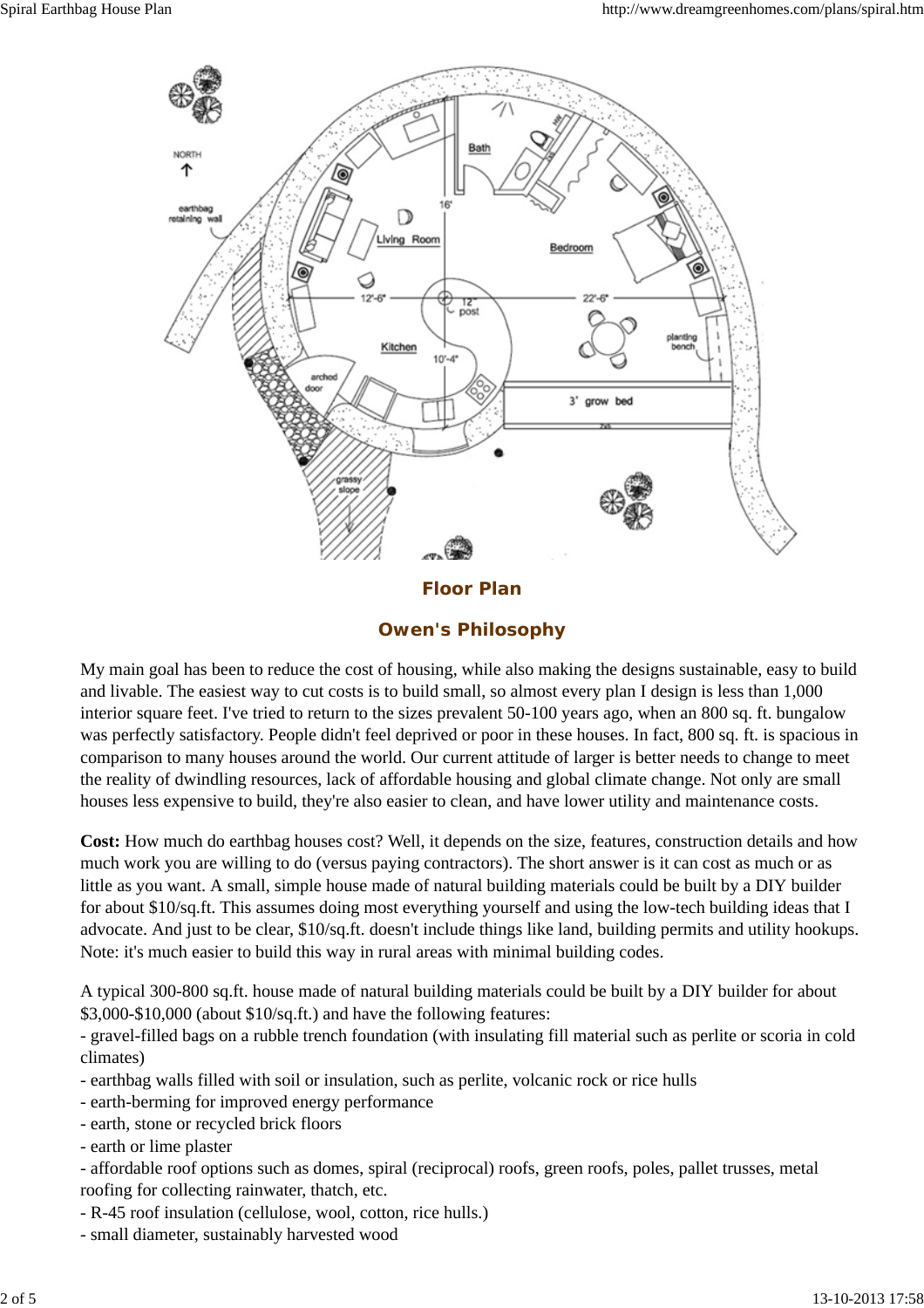- non-toxic finishes and materials for cabinets, etc.
- wood stove
- energy-efficient windows, doors and appliances, such as solar or on-demand water heating, etc.
- passive solar design
- recycled materials throughout (sinks, tubs, hardware, tile, shelving, etc.)

**Kitchens:** A great deal of thought has gone into the kitchens I design. Years ago I was a National Kitchen and Bath Association certified designer, and have applied this training toward all of my projects. The key to good kitchen design is an efficient work triangle, which all of my plans have. Even though these are small, affordable homes all of the kitchens are quite spacious and very efficient. All cabinets shown are standard sizes - 24" deep base cabinets, 12" deep uppers, except for the 24" deep cabinet above the refrigerator (not shown for clarity). Most designs consolidate the plumbing on one 2×6 plumbing wall to reduce plumbing runs and save on materials and labor.

**Baths:** Most baths are standard 5 feet wide. This enables a standard bathtub (recycled or new) to fit without modification. I like bathtubs because you can soak or take a quick shower. An efficient on-demand water heater can be added above the bathtub. Tile is ideal for the tub surround, floor and countertop. It's easy to find good prices on small quantities of tile - just ask for closeouts or go to yard sales. Also, invest in a good, quiet bathroom fan to vent humidity to the exterior (not the attic).

**Floors:** I recommend floors made of earth, stone or recycled brick. You can save a lot of money and resources this way in comparison to wood framed floors. Tamped earth floors are my favorite. Here's a good article on tamped earth floors by Frank Meyers.

**Plaster:** Most people use earth or lime plaster on earthbag houses. Some use cement plaster, but it's best to use plaster that allows moisture vapor to pass through the wall. Use wide roof overhangs if you live in a rainy climate.

**Heat:** Wood stoves serve as the heating system in virtually all my designs. A few designs have space for installation of radiant floor heat (another excellent choice). Many of the plans feature passive solar heat. Because these houses are small, most can be heated with a smaller than average wood stove.

**Windows:** All windows are standard sizes. Most windows are 24", 36" and 48" - the most readily available sizes - and which are often on sale. Be careful using recycled windows. Most older windows are not energy efficient and could cost you more in the long run. You'll notice window and door openings are curved. This creates beautiful openings that enhance views and allow maximum light to enter. Square openings are easier to build, but they result in primitive "tunnel" openings that look crude in comparison.

**Doors:** Exterior doors are all 36" wide. Most interior doors are 28" or 30". It's easy to adjust these sizes slightly to meet standard metric sizes. Some plans show curtains rather than doors. This is another way to save money and resources, and speed the construction process. If you do use curtains, I encourage people to build standard sized openings to make it easy to add wood doors at a later date. Also note, always use wood doors on closets with water heaters to reduce risk of fire (and meet code, of course).

**Closets:** Closets have been carefully placed between private and public spaces to buffer noise. In some cases they are placed between bedrooms for added privacy.

**Furniture:** The furniture layouts are merely suggestions. I've added furniture to make it easier to visualize the final home. Showing the furniture is important in small homes to make sure everything fits as planned. With the proliferation of the Internet, I have tried to add at least one desk in every home. Some furniture, such as benches, can be built-in to save money. For example, instead of buying a sofa and end tables, you could build these out of earthbags and earthen plaster. Add pillows and you'll have comfortable furniture for hundreds of dollars less than store bought, and it won't offgas chemicals and fall apart in a few years.

**Solar equipment:** Many features such as solar panels, solar water heaters are not shown and can be added according to individual needs.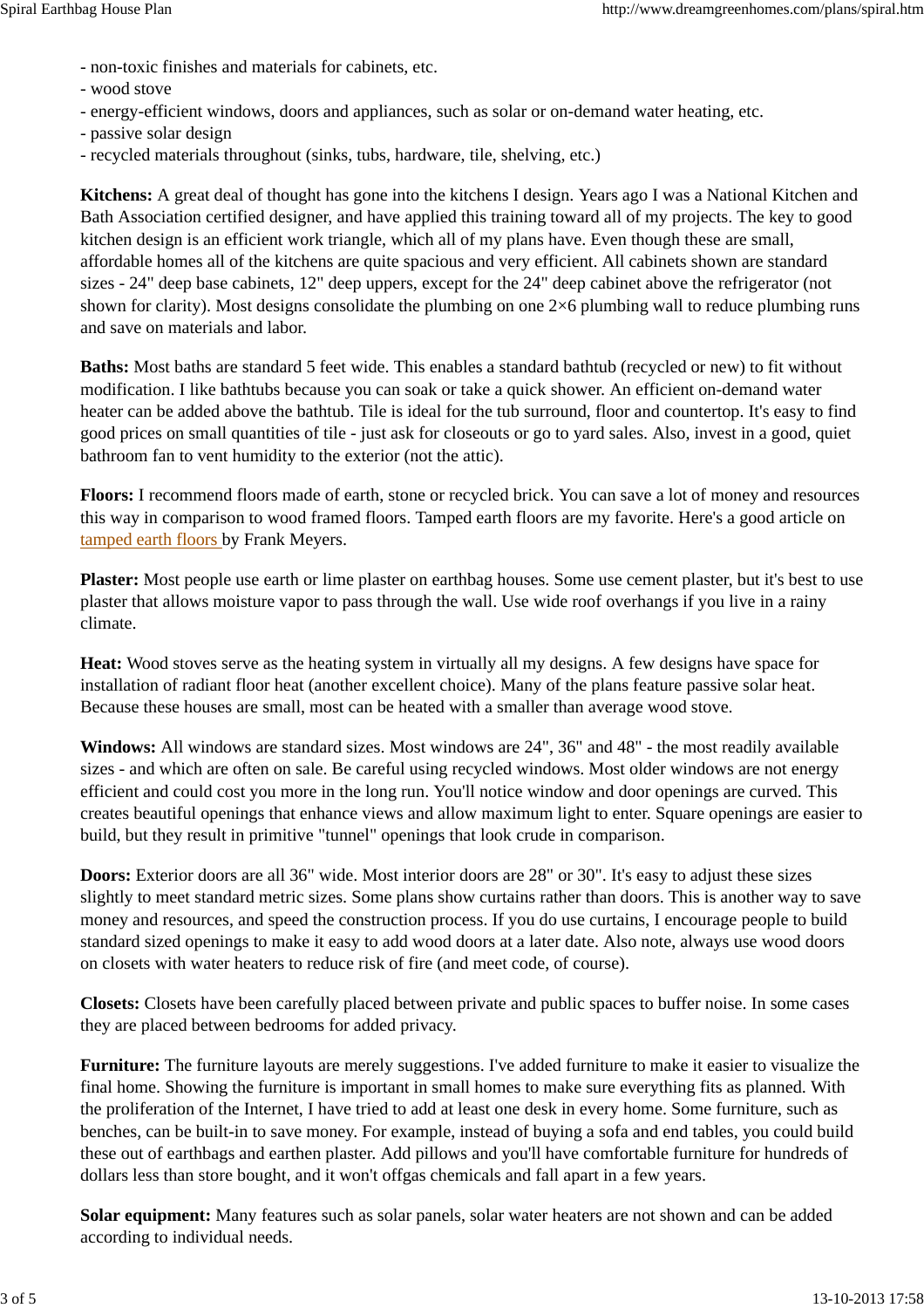## **The Plans for Sale**

These plans are available as digital PDF files or AutoCAD files and are offered by Dr. Owen Geiger as complete and ready to build from. They include necessary elevations, floorplans, cross section details, and other significant construction details; they don't show every view, every detail — just enough to build. They do not include electrical and plumbing details. The section views explain how everything goes together and should answer your questions about materials. The plans are scaled and dimensioned.

It is the buyer's responsibility to find out special requirements, such as what alternative building is allowed in your county or what you have to do to get houses permitted. Are there special requirements for foundations, etc.? Do they require an engineer or architect to stamp the plans? It might be a good idea to know these things before ordering plans.

The AutoCAD version is the same as the PDF version, just in a format that can be read by AutoCAD software or other software that reads .dwg files. We recommend buying the AutoCAD version if you plan to have a professional architect or engineer read or make changes to the plan. This may be necessary in some jurisdictions that require state-licensed architects or engineers to stamp plans before they will be acceptable. Or if you want another professional to make some custom changes to Owen's stock plans, then the AutoCAD version may be the way to go. If you would like both the PDF and the AutoCAD versions, then just indicate this when you purchase the AutoCAD version and they both will be sent for the price of the AutoCAD file.

This plan is offered with a **free copy** of Owen's popular **Earthbag Building Guide** e-book; see this page for more about this book.

| <b>Description</b>                                | <b>Price</b> | <b>Add to Shopping Cart</b> |
|---------------------------------------------------|--------------|-----------------------------|
| <b>PDF Digital Plans</b><br>(computer renderings) | \$200        | <b>Add to Cart</b>          |
| <b>AutoCAD files</b>                              | \$400        | <b>Add to Cart</b>          |
| Shopping Cart<br>Secured by<br><b>View Cart</b>   |              |                             |